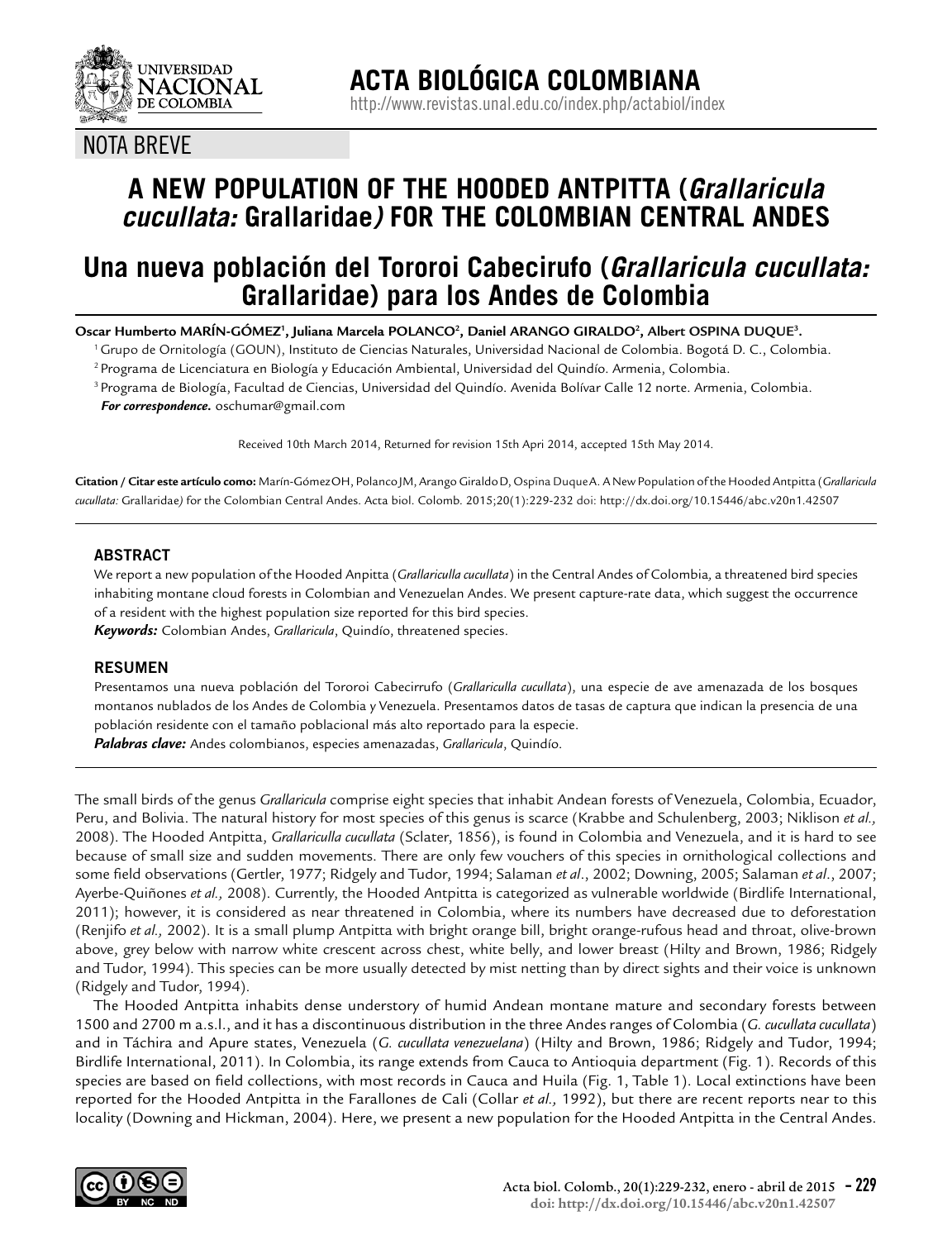**Table 1.** Distributional data and observations of *G. cucullata* in Colombia.

| Locality                                                                                                           | Code         | Elevation | Observations                                                                                                                      | References                            |
|--------------------------------------------------------------------------------------------------------------------|--------------|-----------|-----------------------------------------------------------------------------------------------------------------------------------|---------------------------------------|
| Alto del Escobero, San Sebastián, Municipality<br>of El Retiro, Antioquia                                          | A            | 2475      | Detected by Julio Cesar Saenz and SAO bird-<br>watchers between 2003 to 2004                                                      | RNOA (2013)                           |
| Santa Elena, 8 km east of Medellín, on east<br>slope of Central Andes, Antioquia                                   | B            | 2000-2200 | Male and female (BMNH) were collected in<br>1878. Detected by Alberto Arias Figueroa and<br>SAO birdwatchers between 2000 to 2004 | Collar et al., (1992),<br>RNOA (2013) |
| Rio Blanco Natural Reserve, Municipality of<br>Manizales, Caldas                                                   | $\mathsf{C}$ | 2600      | Detected by Sergio Ocampo and SCO birdwat-<br>chers between 2002 to 2009                                                          | RNOA (2013)                           |
| Vereda Boquía, Finca Los Andes, Municipality of<br>Salento, Quindío                                                | D            | 2100-2400 | Ten birds were captured in mist nets in 2010                                                                                      | This study                            |
| Ucumarí Natural Reserve, west slope of Central<br>Andes, Municipality of Pereira, Risaralda                        | E            | 2400      | Six individuals were banded between April 1998<br>and February 1999                                                               | Beltrán W. (data<br>unpublished)      |
| Cerro el Retiro, Municipality of Ubalá, Vereda<br>Campo Hermoso, Cundinamarca                                      | F            | 2000      | One bird caught and another collected (ICN)<br>in 1998                                                                            | Salaman et al.,<br>(2002)             |
| Km 27 on the Cali-Buenaventura highway on<br>the west slope of the Western Andes, Valle del<br>Cauca               | G            | 1800      | One bird seen singing in understory in a small<br>forest patch                                                                    | Downing and Hick-<br>man (2004)       |
| Ríolima, eastern slope of West Andes, near San<br>Antonio and west of Cali, Valle del Cauca                        | H            | 1800-1900 | One male (AMNH) collected in 1878                                                                                                 | Collar et al., (1992)                 |
| Serranía de los Picachos, Caserío Guayabal,<br>Finca Andalucía, Municipality of San Vicente del<br>Caguán, Caquetá | $\mathbf{I}$ | 1800      | One bird caught and collected (IAvH) in matu-<br>re forest                                                                        | Bohórquez (2002)                      |
| Serranía de los Churumbelos, southern east<br>Andes in Municipality of Santa Rosa, Cauca                           | $\mathbf{I}$ | 1900-2200 | Three birds were captured in mist nets (two<br>collected, ICN) and one seen in 1998-1999                                          | Salaman et al.,<br>(1999)             |
| Serranía de los Churumbelos-Municipality of<br>Santa Rosa, Cerro La Mica- Nabú, Cauca                              | К            | 1900      | One bird seen and another collected in 1997<br>and 1998 (ICN)                                                                     | Salaman et al.,<br>(2007)             |
| Reserva Natural Los Yalcones, Vereda La Caste-<br>llana, Municipality of San Agustín, Huila                        | L            | 2330      | Two birds collected in mature forest by IAvH<br>researchers in 2005                                                               | IAvH-A (2013)                         |
| Cueva de los Guácharos National Park, on the<br>west slope of the southern East Andes, Huila                       | M            | 1800-2000 | Six birds collected (and one seen) between<br>1975 and 1977.                                                                      | Gertler (1977)                        |
| Vereda La Argentina, between Balseros and Na-<br>ranjos river, Municipality of San Agustín, Huila                  | N            | 2120      | Three birds were collected in mature forest by<br>IA <sub>v</sub> H researchers in 2005                                           | IAvH-A (2013)                         |
| La Candela on the east slope of the Central<br>Andes, 8 km south-west of San Agustín, Huila                        | N            | 1900-2200 | Male and female in 1912 (AMNH), two birds<br>collected in 1942 (ANSP) and one male in 1952<br>(USNM)                              | Collar et al., (1992)                 |
| Sector Pesebre, Municipality of Palestina, Huila                                                                   | O            | 2150      | Four birds were collected in mature forest by<br>IA <sub>v</sub> H researchers between 2001 to 2003                               | IAvH-A (2013)                         |

This species was previously reported by Arbeláez-Cortés *et al.,* (2011) in Quindío department, but in this work, we present the evidence of the highest population size found for this species.

Between February and June 2010 at the Finca Los Andes, Vereda Boquia, Municipality of Salento, Quindío Department, on the western slope of Central Andes of Colombia (4º41'N 75º 33'W, 2400 m a.s.l.), we found a small permanent population of Hooded Antpitta (Fig. 2). The area comprises 262 ha of fragmented natural forests intermixed with *Pinus*  spp., and *Eucalyptus* sp. plantations, near to La Patasola Natural Reserve, which are owned by Smurfit Kappa Cartón de Colombia (Fig. 2). We set up ten mist nets for four days twice a month, in different sites of secondary and mature forests (2630 hours/net). We caught ten individuals of *G.* 

*cucullata,* one of them recaptured. The tip of one tail feather of each bird was cut to facilitate the individual recognition. Then, birds were released near sites of captures.

None caught bird showed any evidence of breeding or molting. We detected the Hooded Antpitta mainly during the mist netting and in one occasion, an individual was observed in the understory, perching near the ground. Almost all individuals were caught in mature forests (90% of total) and during the mornings between 6:30h to 10:30h (80% of the total). We caught between one to five birds per sampling, with a higher rate on May 16 when four adults and a sub adult were caught, indicating that this species is resident and breeding in the area.

The high rate of captures of *G. cucullata* in this locality contrasts with the low number of reports in other localities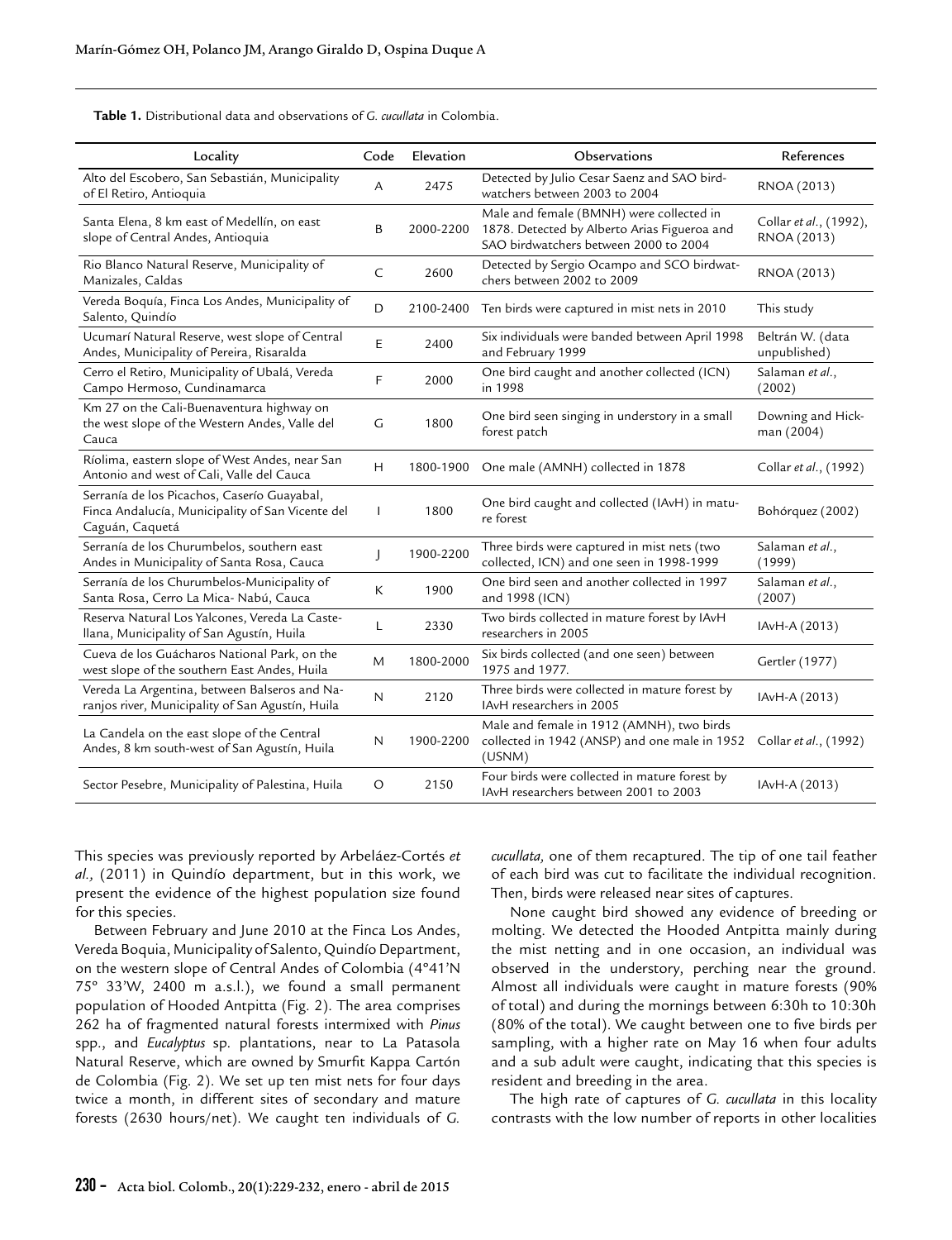

**Figure 1.** Distribution of the Hooded Antpitta (*G. cucullata*) in Colombia. Circle size represents the number of records and letters indicates the localities codes (Table 1).



**Figure 2.** Habitat of the Hooded Antpitta (*Grallaricula cucullata*) at the Vereda Boquia, Municipality of Salento, Quindío. **A.** Andean cloud forest patches. **B.** One individual of *G. cucullata* mist-netted during the fieldwork. **C.** Landscape view with a eucalyptus and pines plantation matrix.